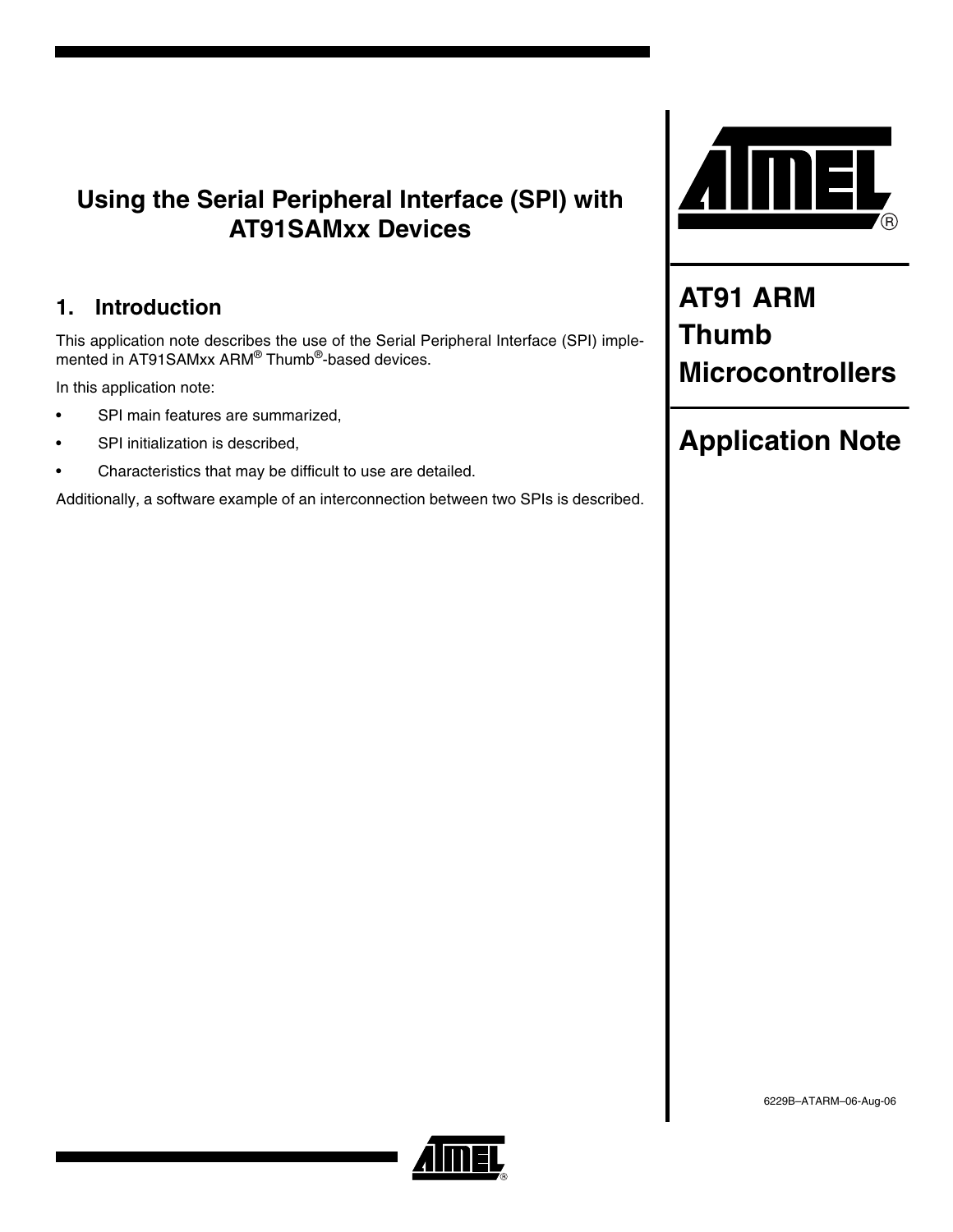

### **2. SPI Features**

- Supports Communication with Serial External Devices
	- Four Chip Selects with External Decoder Support Allow Communication with Up to 15 Peripherals
	- Serial Memories, such as DataFlash and 3-wire EEPROMs
	- Serial Peripherals, such as ADCs, DACs, LCD Controllers, CAN Controllers and Sensors
	- External Co-processors
- Master or Slave Serial Peripheral Bus Interface
	- 8- to 16-bit Programmable Data Length Per Chip Select
	- Programmable Phase and Polarity Per Chip Select
	- Programmable Transfer Delays Between Consecutive Transfers and Between Clock and Data Per Chip Select
	- Programmable Delay Between Consecutive Transfers
	- Selectable Mode Fault Detection
- Connection to PDC Channel Optimizes Data Transfers

### **3. Description of the SPI**

The Serial Peripheral Interface (SPI) circuit is a synchronous serial data link that provides communication with external devices in Master or Slave Mode. It also enables communication between processors if an external processor is connected to the system.

The Serial Peripheral Interface is essentially a shift register that serially transmits data bits to other SPIs. During a data transfer, one SPI system acts as the "master"' which controls the data flow, while the other devices act as "slaves'' which have data shifted into and out by the master. Different CPUs can take turn being masters (Multiple Master Protocol opposite to Single Master Protocol where one CPU is always the master while all of the others are always slaves) and one master may simultaneously shift data into multiple slaves. However, only one slave may drive its output to write data back to the master at any given time.

A slave device is selected when the master asserts its NSS signal. If multiple slave devices exist, the master generates a separate slave select signal for each slave (NPCS).

The SPI system consists of two data lines and two control lines:

- Master Out Slave In (MOSI): This data line supplies the output data from the master shifted into the input(s) of the slave(s).
- Master In Slave Out (MISO): This data line supplies the output data from a slave to the input of the master. There may be no more than one slave transmitting data during any particular transfer.
- Serial Clock (SPCK): This control line is driven by the master and regulates the flow of the data bits. The master may transmit data at a variety of baud rates; the SPCK line cycles once for each bit that is transmitted.
- Slave Select (NSS): This control line allows slaves to be turned on and off by hardware.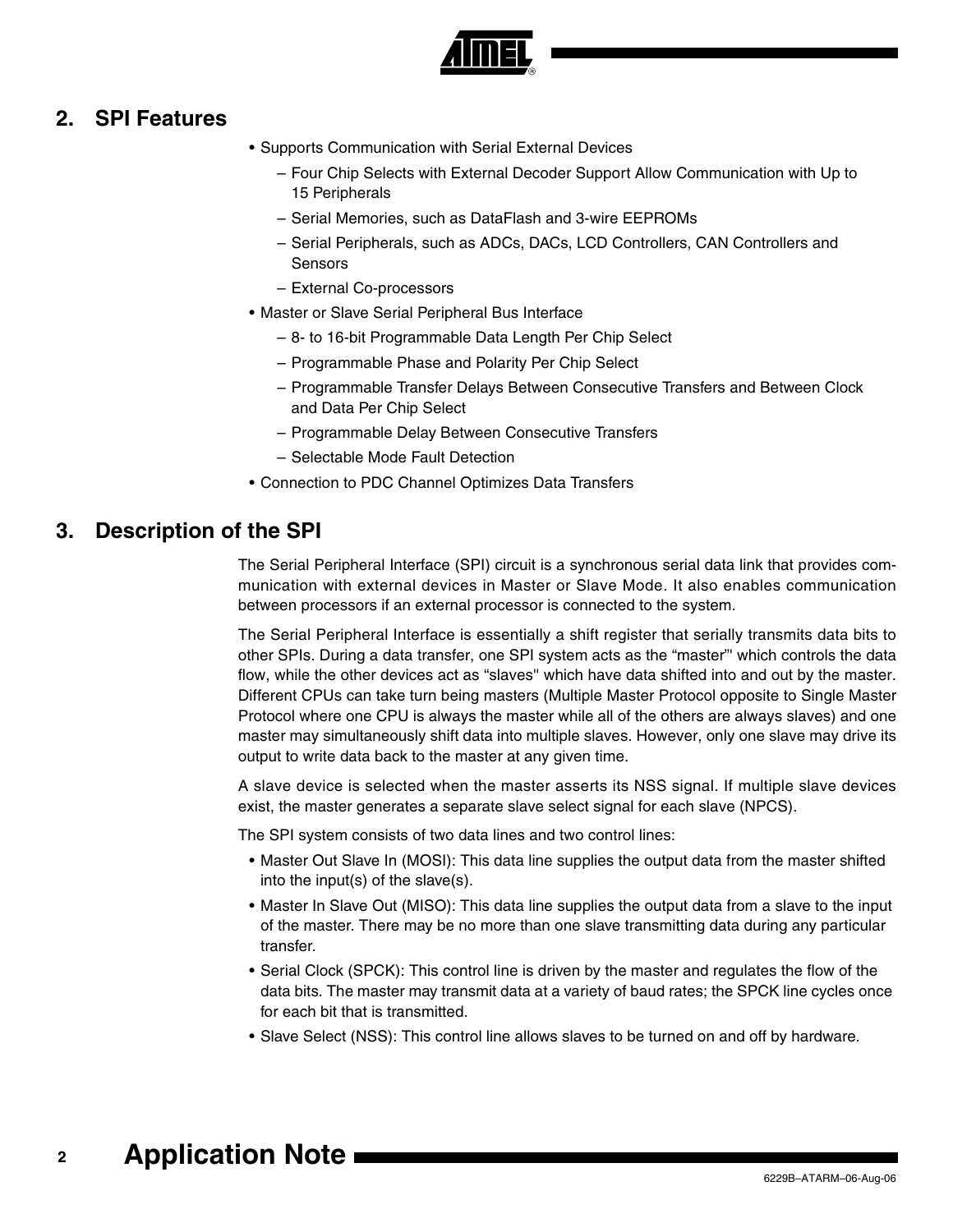## **4. Interfacing the SPI**

The following figure shows two AT91SAMxx devices exchanging data through the SPI bus.





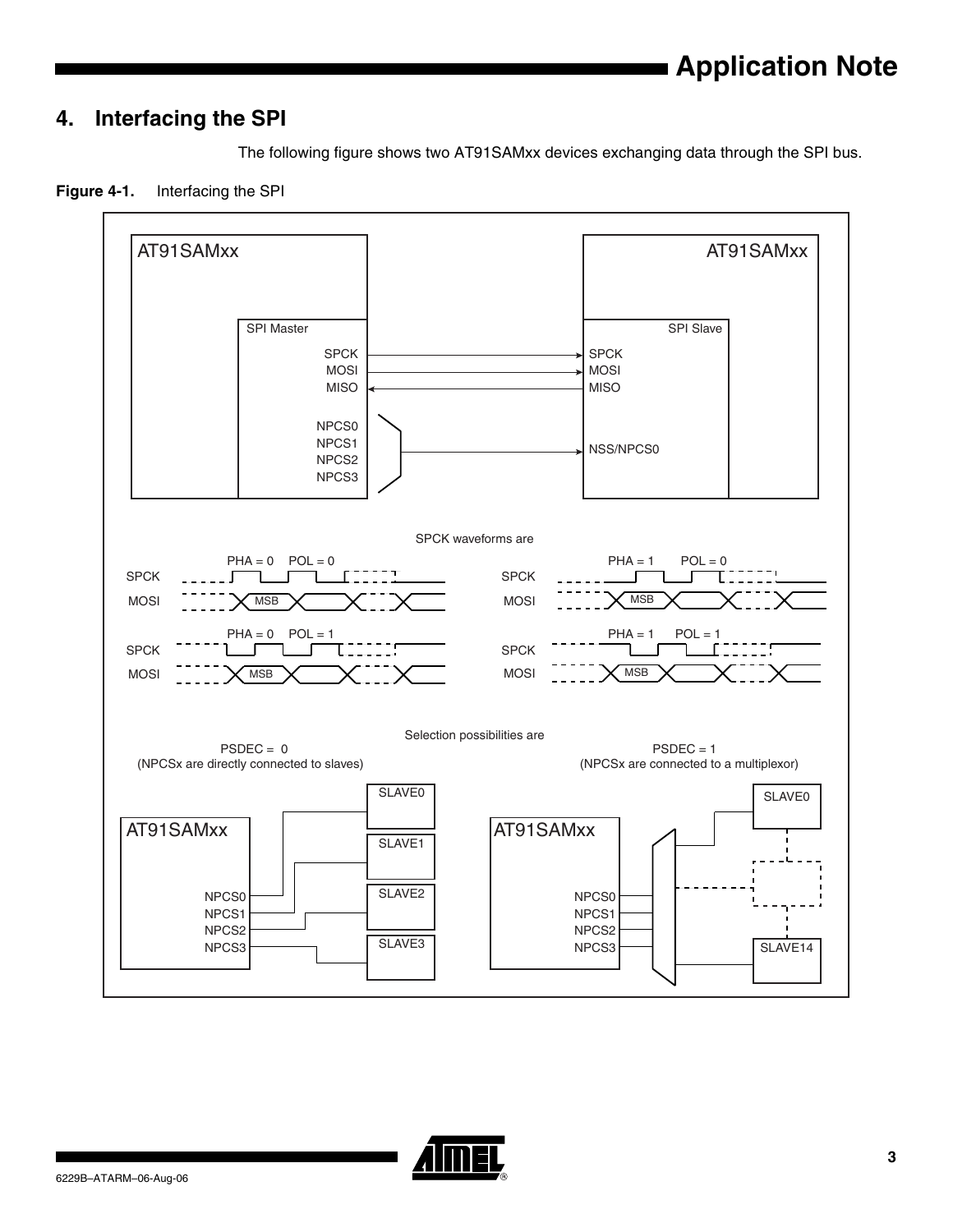

Clock (SPCK) and selection signals (NPCS) are provided by the Master.

• The clock has to be compatible with the Slave in terms of waveform (phase and polarity) and speed.

In the case where the master addresses an AT91SAMxx device the waveform has no restriction and the maximum operating baud rate is (Slave Master Clock) / 2. (Depending on I/O speeds and setup constraints.)

- The selection signal can be either one of the four NPCS lines or a decoding of those lines with an external logic.
	- in the first instance, the SPI can address up to four Slaves without external logic.
	- in the second instance, the SPI can address up to fifteen Slaves with the addition of an external decoder.

Furthermore, in order to be compliant with most SPI devices it is possible to configure the delay before the SPCK (DLYBS), the delay between consecutive transfers (DLYBCT), the state of the CS line at the end of the transfer, and to avoid bus contention, the delay between two chip selects (DLYBCS).

[Figure 4-2](#page-4-0) illustrates the use of DLYBS, BLYBCT and DLYBCS.

#### **4 Application Note**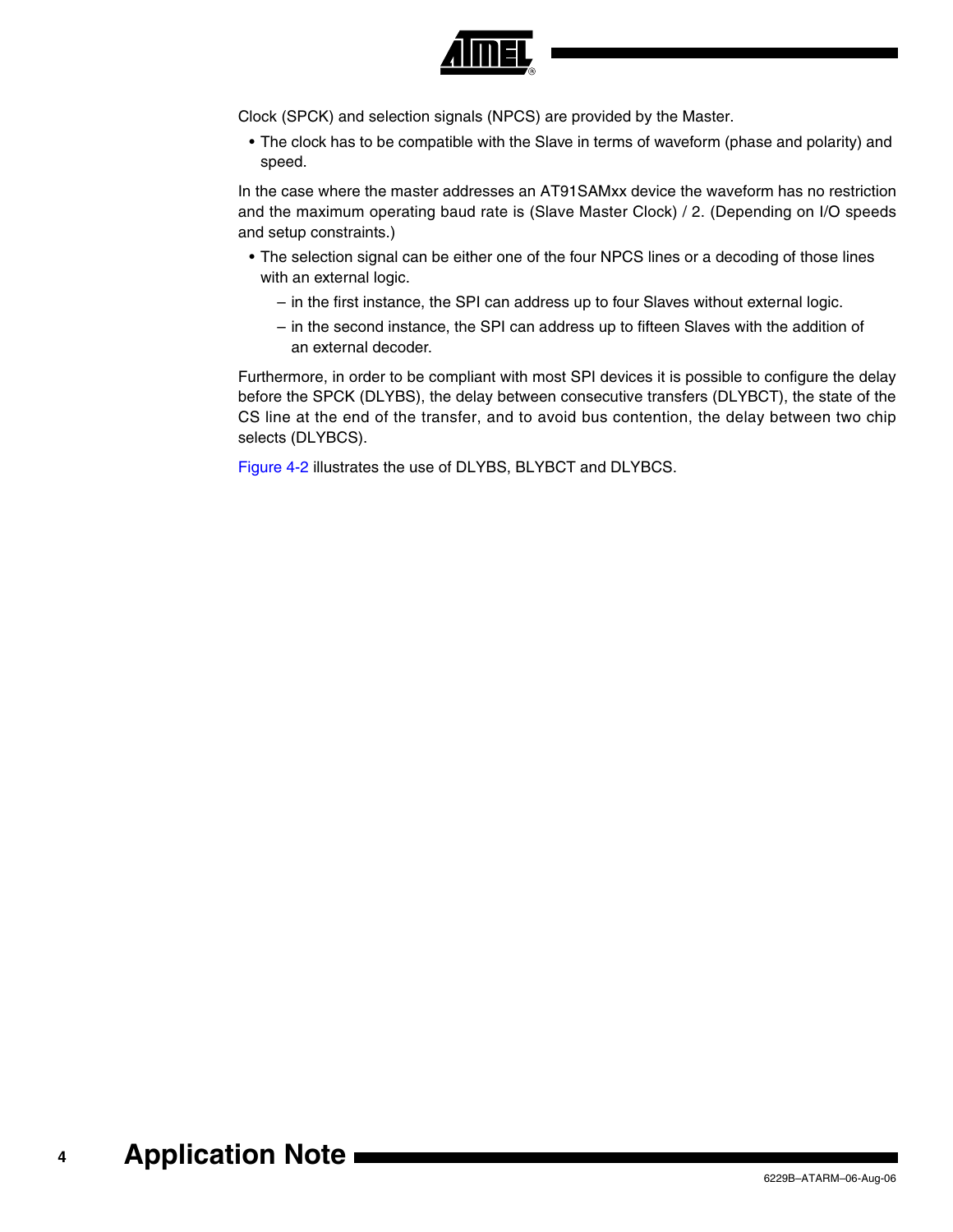# **Application Note**

<span id="page-4-0"></span>

|                 | $DLYBS != 0$      |                                                                                                                                                                                     |               |                   | $CSAAT = 1$ |
|-----------------|-------------------|-------------------------------------------------------------------------------------------------------------------------------------------------------------------------------------|---------------|-------------------|-------------|
| <b>NPCS</b>     |                   |                                                                                                                                                                                     |               |                   |             |
| SPCK,           |                   |                                                                                                                                                                                     |               |                   |             |
| <b>MOSI</b>     |                   | <b>MSB</b>                                                                                                                                                                          |               | <b>LSB</b>        |             |
|                 |                   | Example N°1: A delay between the falling edge of the CS and the first clock edge has been programmed (DLYBS ! = 0).<br>CS remains active at the end of the transfer (CSAAT = $1$ ). |               |                   |             |
| Start transfer  | $DLYBS != 0$      |                                                                                                                                                                                     |               | End transfer      | $CSAAT = 0$ |
| <b>NPCS</b>     |                   |                                                                                                                                                                                     |               |                   |             |
| <b>SPCK</b>     |                   |                                                                                                                                                                                     |               |                   |             |
| <b>MOSI</b>     |                   | MSB                                                                                                                                                                                 |               | <b>LSB</b>        |             |
|                 |                   | Example N°2: A delay between the falling edge of the CS and the first clock edge has been programmed (DLYBS != 0).                                                                  |               |                   |             |
|                 |                   | CS becomes inactive at the end of the transfer (CSAAT = $0$ ).                                                                                                                      |               |                   |             |
|                 |                   | End of data                                                                                                                                                                         | $DLYBCT != 0$ | Start of new data |             |
|                 |                   |                                                                                                                                                                                     |               |                   |             |
|                 | NPCS <sub>0</sub> |                                                                                                                                                                                     |               |                   |             |
|                 | <b>SPCK</b>       |                                                                                                                                                                                     |               |                   |             |
|                 | <b>MOSI</b>       | <b>LSB</b>                                                                                                                                                                          |               | <b>MSB</b>        |             |
|                 |                   | Example N°3: A delay between two consecutive transfers has been inserted (DLYBCT != 0)                                                                                              |               |                   |             |
|                 |                   |                                                                                                                                                                                     | Change CS     |                   |             |
|                 | End of data       |                                                                                                                                                                                     |               | Start of new data |             |
|                 |                   | $DLYBCS != 0$                                                                                                                                                                       | $DLYBS = 0$   |                   |             |
| <b>NPCS0(1)</b> |                   |                                                                                                                                                                                     |               |                   |             |
| <b>NPCS0(2)</b> |                   |                                                                                                                                                                                     |               |                   |             |
|                 |                   |                                                                                                                                                                                     |               |                   |             |
|                 |                   |                                                                                                                                                                                     |               |                   |             |
| NPCS1           |                   |                                                                                                                                                                                     |               |                   |             |
| <b>SPCK</b>     |                   |                                                                                                                                                                                     |               |                   |             |
| <b>MOSI</b>     | <b>LSB</b>        |                                                                                                                                                                                     |               | <b>MSB</b>        |             |
|                 |                   | Example $N^24$ : Two consecutive transfers between two components with DLYBCS and DLYBS $!= 0$                                                                                      |               |                   |             |



▊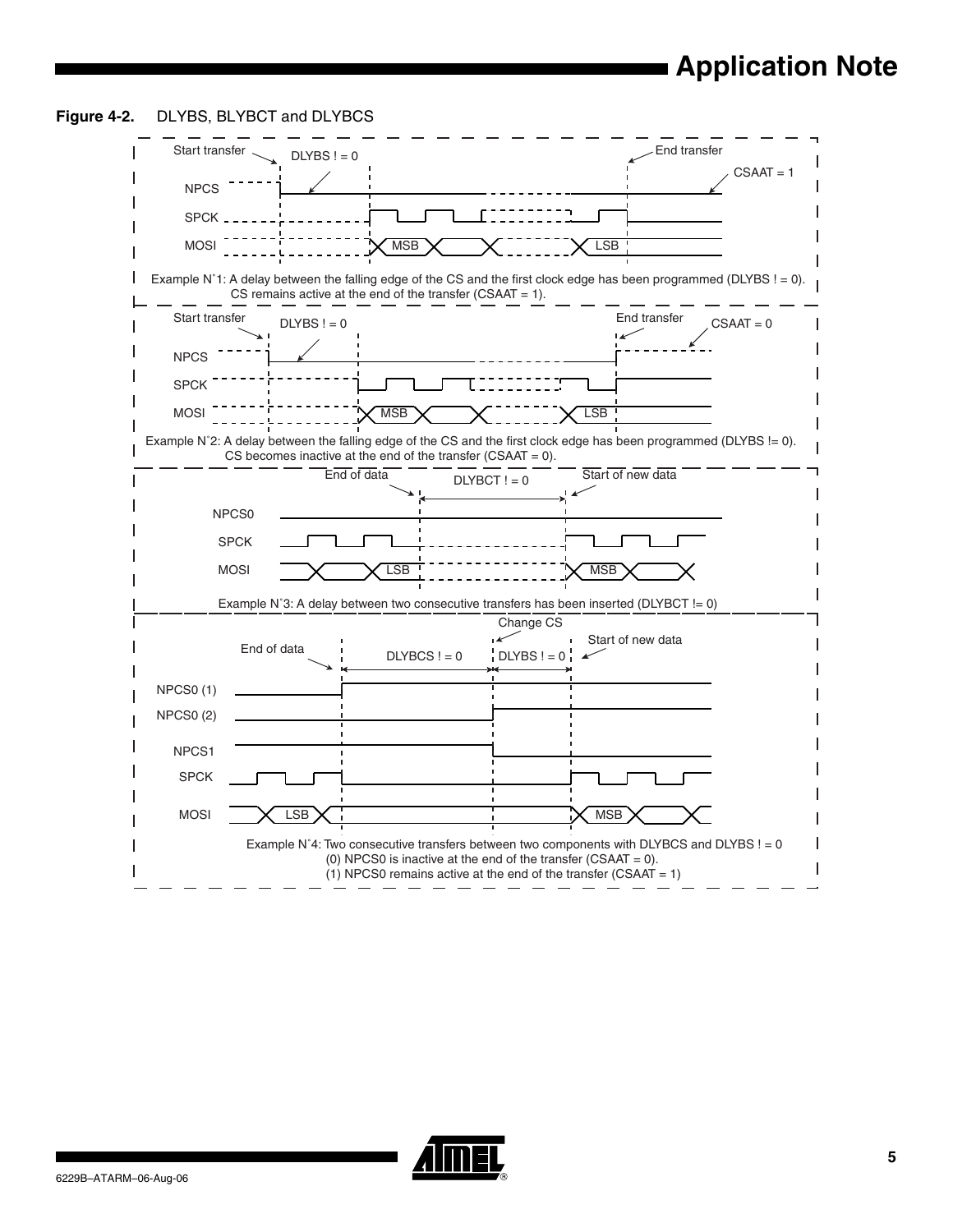

# **5. Initialization**

The flowchart in [Figure 5-1](#page-5-0) depicts initialization of the SPI in either Master or Salve mode.

<span id="page-5-0"></span>



#### **6 Application Note**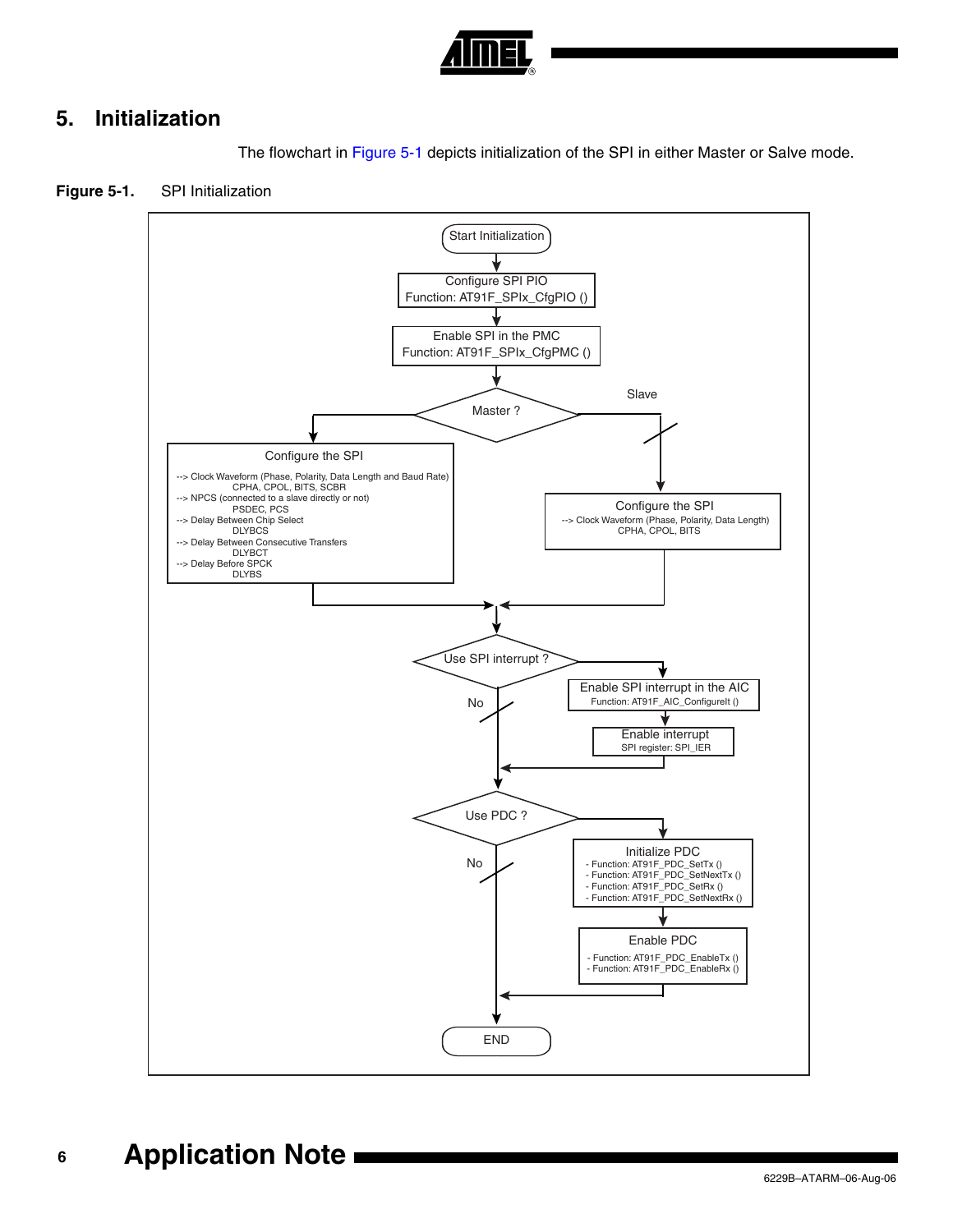### **6. Use of Last Transfer**

Last Transfer is used to make the current Chip Select rise under the conditions listed below.

- The data transfer is finished:
	- the shift register is empty, no new data has been written in the transmit register and DLYBCT is finished.
- The current Chip Select is programmed to remain active at the end of the transfer  $(CSAAT = 1)$ .
- LASTXFER bits located in the SPI\_CR register must be used when CS lines are directly connected to slaves ( $\text{PSDEC} = 0$ ).
- LASTXFER bits located in the SPI\_CSRx registers must be used when CS lines are connected to an external decoder ( $PSDEC = 1$ ).

[Figure 6-1](#page-6-0) gives an example of using LASTXFER.

### <span id="page-6-0"></span>**Figure 6-1.** LASTXFER



- 1. NPCSa rises at the end of the transfer, immediately NPCSb falls,
- 2. The data to transmit on NPCSb starts after DLYBS,
- 3. NPCSb rises at the end of the transfer because it's CSAAT = 0 and the data transfer is finished,
- 4. NPCSc falls as soon as data is written in it's TDR and the data is immediately transmitted because  $DLYBS = 0$ ,
- 5. The transfer is finished and NPCSc remains low because it's CSAAT = 1,
- 6. LASTXFER is set to 1 and NPCSc rises.

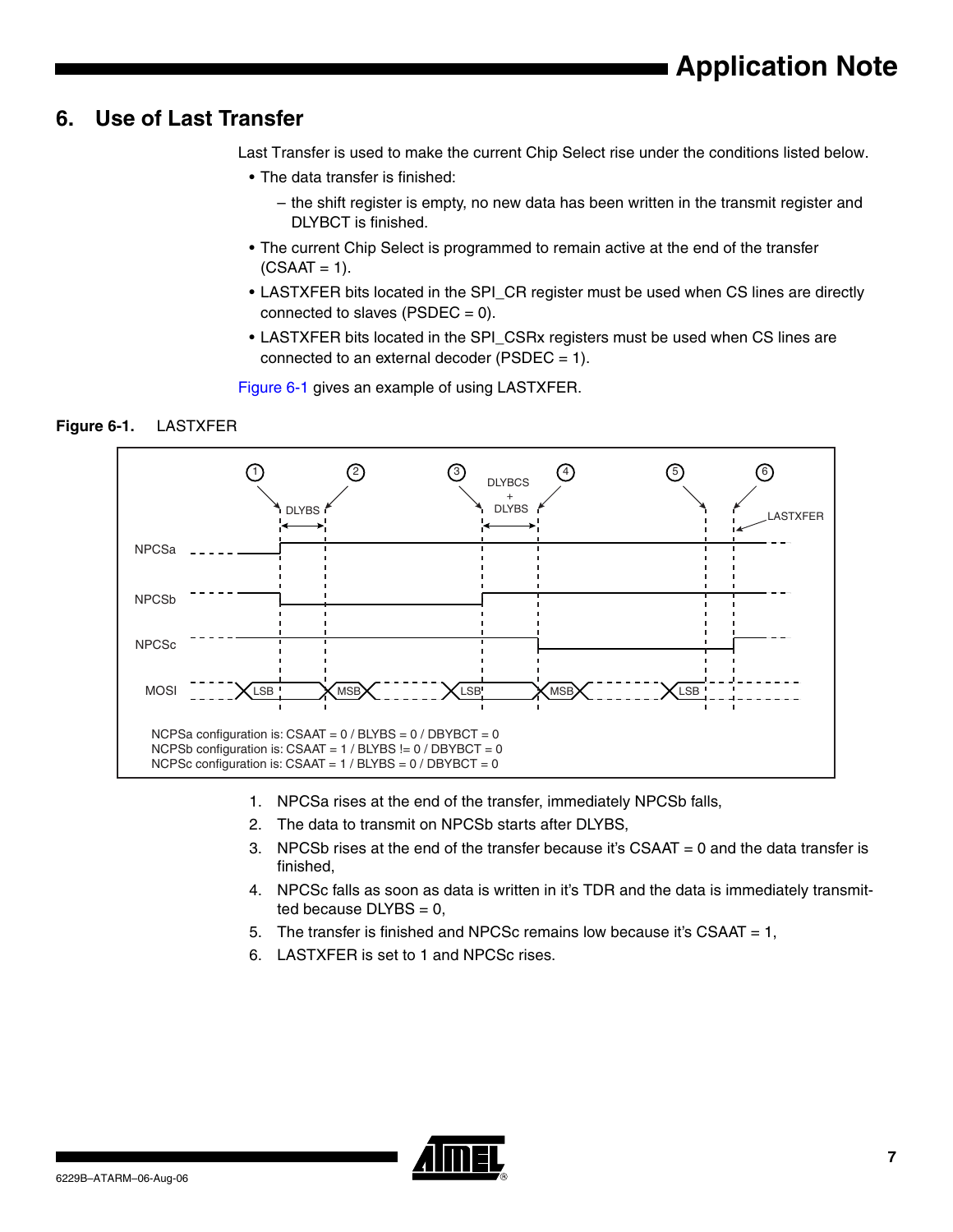

### **7. Software Example**

The software example associated with this document describes how to use an SPI in Master or Slave mode.

### **7.1 Hardware Settings**

It is important to note that the hardware support used to develop this software was an AT91SAM7S-EK board that includes an AT91SAM7S256.

[Atmel.com has more information on the AT91SAM7S-EK.](http://www.atmel.com/dyn/products/tools_card.asp?tool_id=3784) 

[Figure 7-1](#page-7-0) shows the connection between the Master and the Slave.

<span id="page-7-0"></span>**Figure 7-1.** Master and Slave Connection



### **7.2 Software Considerations**

- SPI is working under interrupt.
- Software files are organized as follows:

| Initialization      | Cstartup.s79<br>Cstartup_SAM7.c<br>main.c / main.h |
|---------------------|----------------------------------------------------|
| Interrupt treatment | handler.c / handler.h                              |
| SPI main features   | spi_main.c / spi_main.h                            |
| <b>SPI</b> master   | spi_master.c / spi_master.h                        |
| SPI slave:          | spi_slave.c / spi_slave.h                          |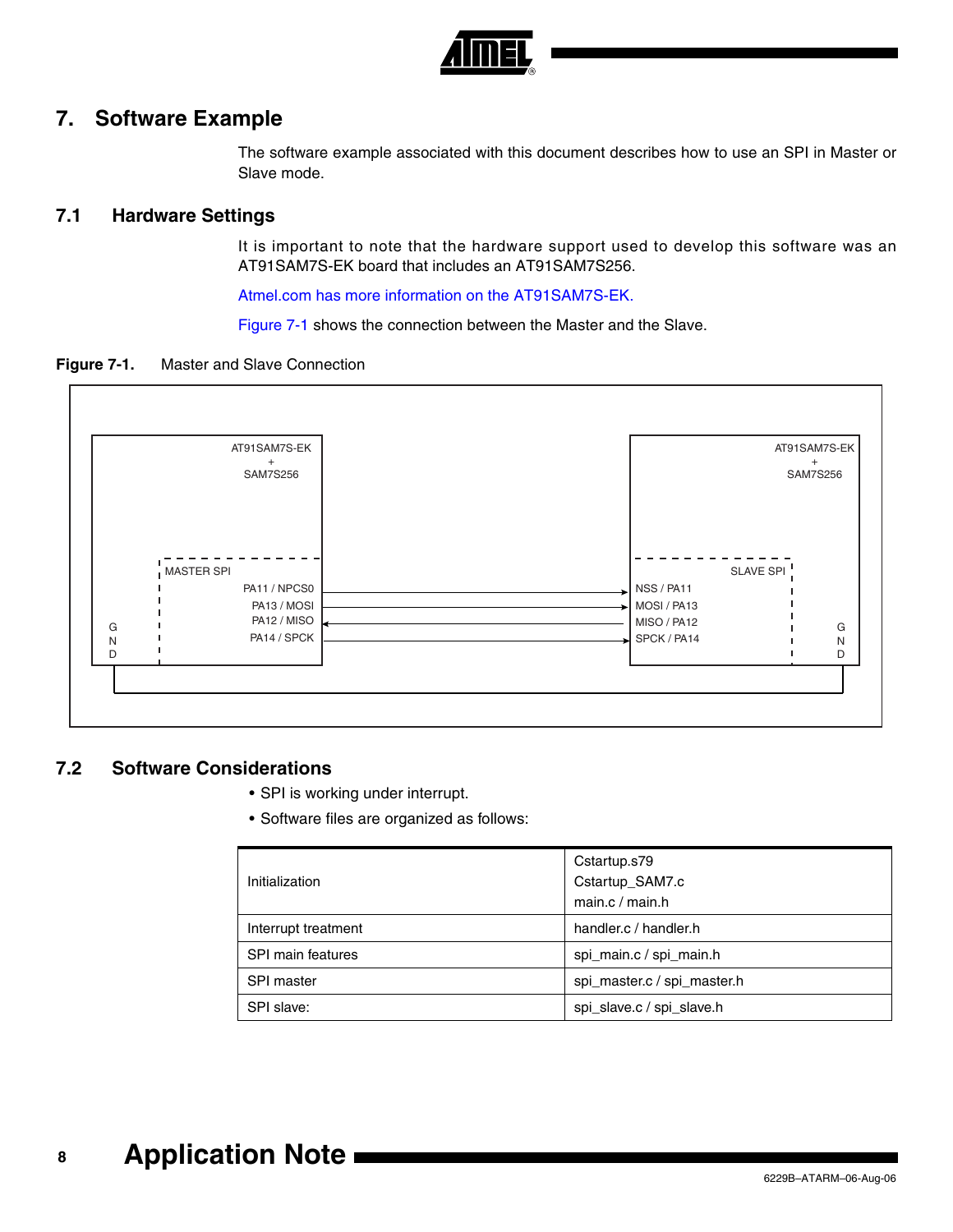# **Application Note**

### **7.3 Software Flowchart**



### <span id="page-8-0"></span>**Figure 7-2.** Software Example



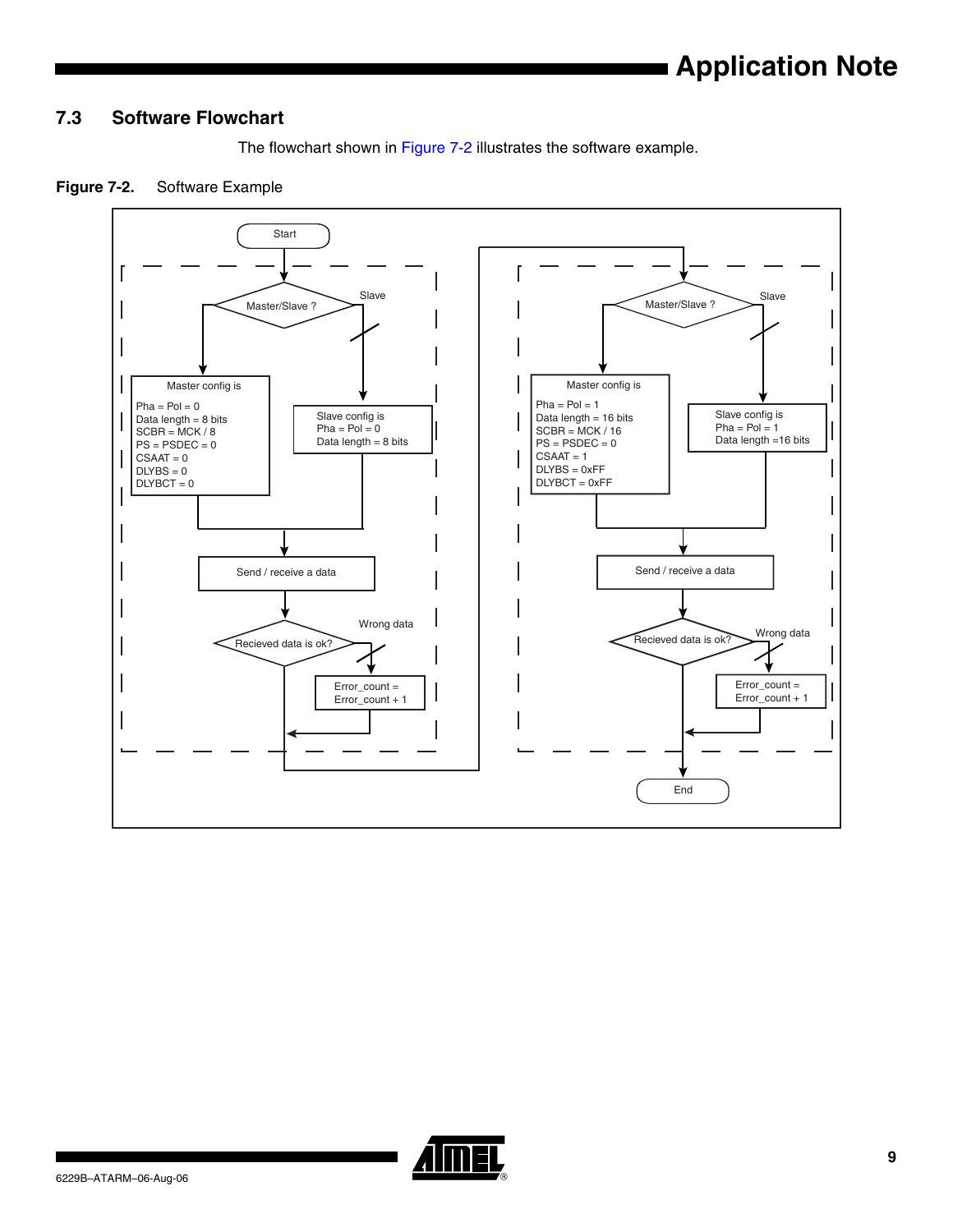

# **Revision History**

| Doc. Rev | <b>Comments</b>                         | │ Change<br>Request Ref. |
|----------|-----------------------------------------|--------------------------|
| 6229A    | First issue                             |                          |
| 6229B    | Remove references to internal documents | 3017                     |